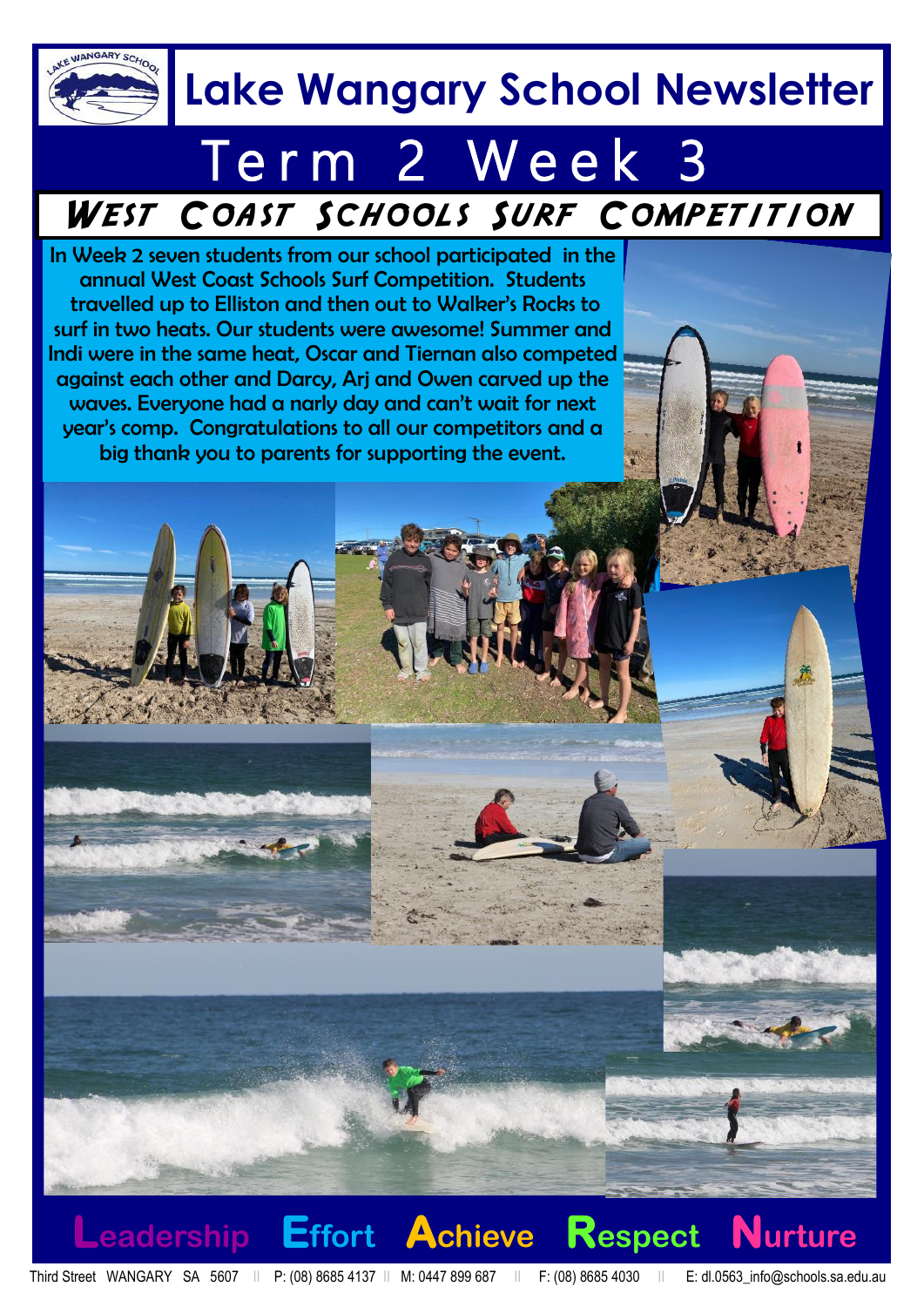**Dates to** 

# PRINCIPAL'S MESSAGE

**Remember: Dear Parents and Caregivers,** 

Week 3 already! Hope you are all well and managing to adjust to the cold weather. We have been very busy at school over the past 2 weeks with many parents having their 3 way interview with staff. We appreciate you all taking the time to speak with staff on your child's progress this year. These meetings are important and we thank you again.

NAPLAN went off last week without any major hitches. We were very lucky on one day when the internet went down, students had just completed their test. Phew! We have had some students do catch up tests this week and we have only 1 test to complete tomorrow. Well done to all the year 3 and 5 students who sat the test. At a glance, students handled the test and the questions calmly and positively, good job!

Next week we are having our first excursion to Lake Wangary for the Minya Custodians. This will be a walking trip and we will be looking at the differences between a lake and a swamp. Please complete the consent form and return to school asap. We will have 2 trips over the next 2 weeks.

Reconciliation Week is in week 5 and we are busily getting organised. Jodie Miller (Nauo Elder) will be opening the week and visiting on Thursday for our cookout to share some stories around a yarning circle. We will be having an Arts Day on Friday. Amber Clarke is our new Aboriginal Education Teacher and we look forward to the great activities we will be doing.

In week 5 we would also like to wish Natalie Hirschausen Burk all the best at girls SAPSASA football. Natalie is the first girl to be selected for SAPSASA from our school and we are very proud of her. We hope she does really well and kicks a few goals.

On Monday of week 2, several students took part in the SAPSASA surf competition. We had 7 students participate and we saw plenty of ex-students out there too. Well done to Oscar Dent who came second in his division, Tiernan Fealy was fourth in same division. All students performed well and it was a great day. Big thank you to Elliston School for organising the day and parents for supporting.

A reminder that school fees are due.

We also have plenty of school beanies for sale for these colder months. Please see the ladies at the front desk. Year 6 jumpers have also been ordered and we are awaiting their arrival.

Term 2 is always very busy, please keep checking Seesaw, your emails and texts for school messages.

**Leadership Effort Achieve Respect Nurture**

Regards, Wade Branford



**Wednesday 25th** Simultaneous Story Time

**Week 4**

**Thursday 26th** Sorry Day

**Week 5 Reconciliation Week**

**Wedneday 1st June Minya Custodians**

Walk to Lake Wangary

**Thursday 2nd** Cookout Day **Friday 3rd June** Arts Day

**Week 6 Wednesday 8th** Minya Custodians Big Swamp

**Week 7 Monday 13th** Queen's Birthday Public Holiday

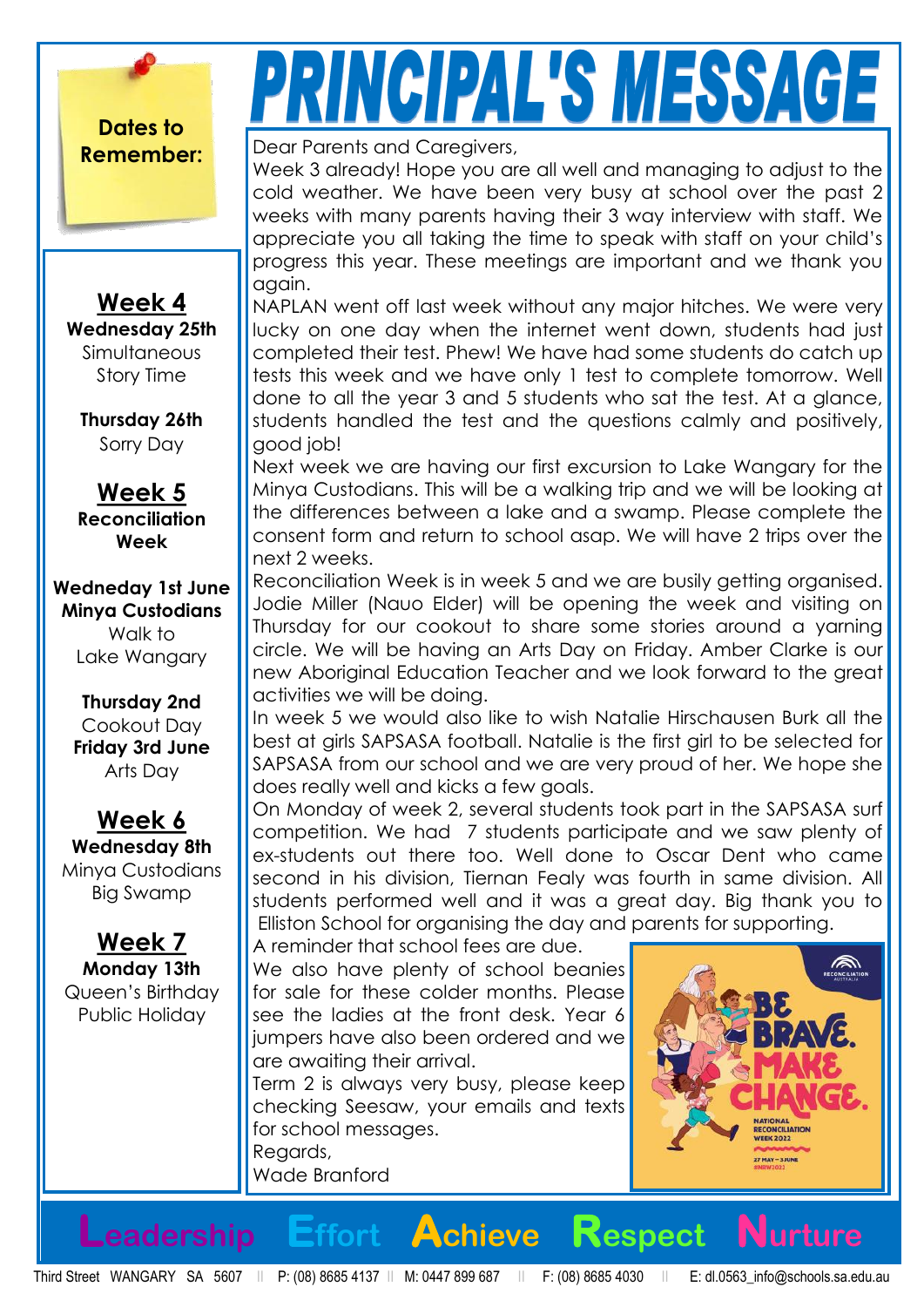## PRESCHOOL<br>ENTRY FOR 2023

If your child turns 4 before 1 May, they can start preachool on the firat day of term 1 of that year. If your child turns 4 on or after 1 May, they can start preschool on the first day of term 1 the following year. Please contact Skye at the Preschool - 86854137 to register your child for 2023.

#### **LOST PROPERTY!**

It is only Week 3 and already the lost property basket is overflowing.

**PLEASE, PLEASE** name all your children's clothing, hats, beanies and lunch containers.



st and present

**Fantastic employment opportunity available on the Lower Eyre Peninsula**

Please follow the link for more information about the role Recovery Officer - SA (Lower Eyre Peninsula): [https://careers.redcross.org.au/cw/en/job/520475/](https://nam04.safelinks.protection.outlook.com/?url=https%3A%2F%2Fcareers.redcross.org.au%2Fcw%2Fen%2Fjob%2F520475%2Frecovery-officer-sa-lower-eyre-peninsula&data=05%7C01%7CDanielle.Morgan134%40schools.sa.edu.au%7C65ef918bf45b41fa933608da37a3d165%7C73bbf4e906) recovery-officer-sa-lower-eyre-[peninsula](https://nam04.safelinks.protection.outlook.com/?url=https%3A%2F%2Fcareers.redcross.org.au%2Fcw%2Fen%2Fjob%2F520475%2Frecovery-officer-sa-lower-eyre-peninsula&data=05%7C01%7CDanielle.Morgan134%40schools.sa.edu.au%7C65ef918bf45b41fa933608da37a3d165%7C73bbf4e906)

This is a two plus year employment opportunity at 3 days a week for someone taking a place-based community development approach with locally led emergency preparedness and recovery projects.

The Recovery Officer will be embedded in the local government area to identify and collaborate with local stakeholders, networks, and key vulnerable groups. The Recovery Officer, will have a strong focus on community engagement, implementing sustainable and effective community disaster recovery and preparedness initiatives aimed to increase community capacity to support a strong, positive recovery and to better prepare for future disaster events. This role requires a motivated and proactive person who has community engagement experience, excellent networking, and time management skills.

Contact Jasmin Piggott on the details below for more information.

Emergency Services Community Development Officer Eyre Peninsula (Based at Cowell Eyre Peninsula), SA 5602

Mob +61 438 207 434 | Email [jpiggott@redcross.org.au](mailto:jpiggott@redcross.org.au)

#### **BUS DRIVER POSITION AVAILABLE**

Our bus run is from Lake Wangary School to Coffin Bay twice a day:

Monday - Friday 7.45am - 8.30am and 3.15pm - 4.30pm.

Extra hours are available for excursions and cleaning the bus.

The applicant requires:

- \* MR Licence & Accreditation
- \* National Police Check
- \* RRHAN-EC (Responding to Risks of Harm Abuse & Neglect - Education & Care)
- \* Medical Clearance

Please contact Wade Branford - 0400 666 110 for more information or click on the link below. [https://edi.sa.edu.au/hr/for](https://edi.sa.edu.au/hr/for-managers/recruiting-staff/filling-site-vacancies/approving-bus-drivers)-managers/recruitingstaff/filling-site-[vacancies/approving](https://edi.sa.edu.au/hr/for-managers/recruiting-staff/filling-site-vacancies/approving-bus-drivers)-bus-drivers



#### Term Dates

Term 1: 31 January - 14 April Term 2: 2 May - 8 July Term 3: 25 July - 30 September Term 4: 17 October - 16 December

#### **Parent and Student Information**



Third Street WANGARY SA 5607 II P: (08) 8685 4137 II M: 0447 899 687 II F: (08) 8685 4030 II E: dl.0563\_info@schools.sa.edu.au

**Leadership Effort Achieve Respect**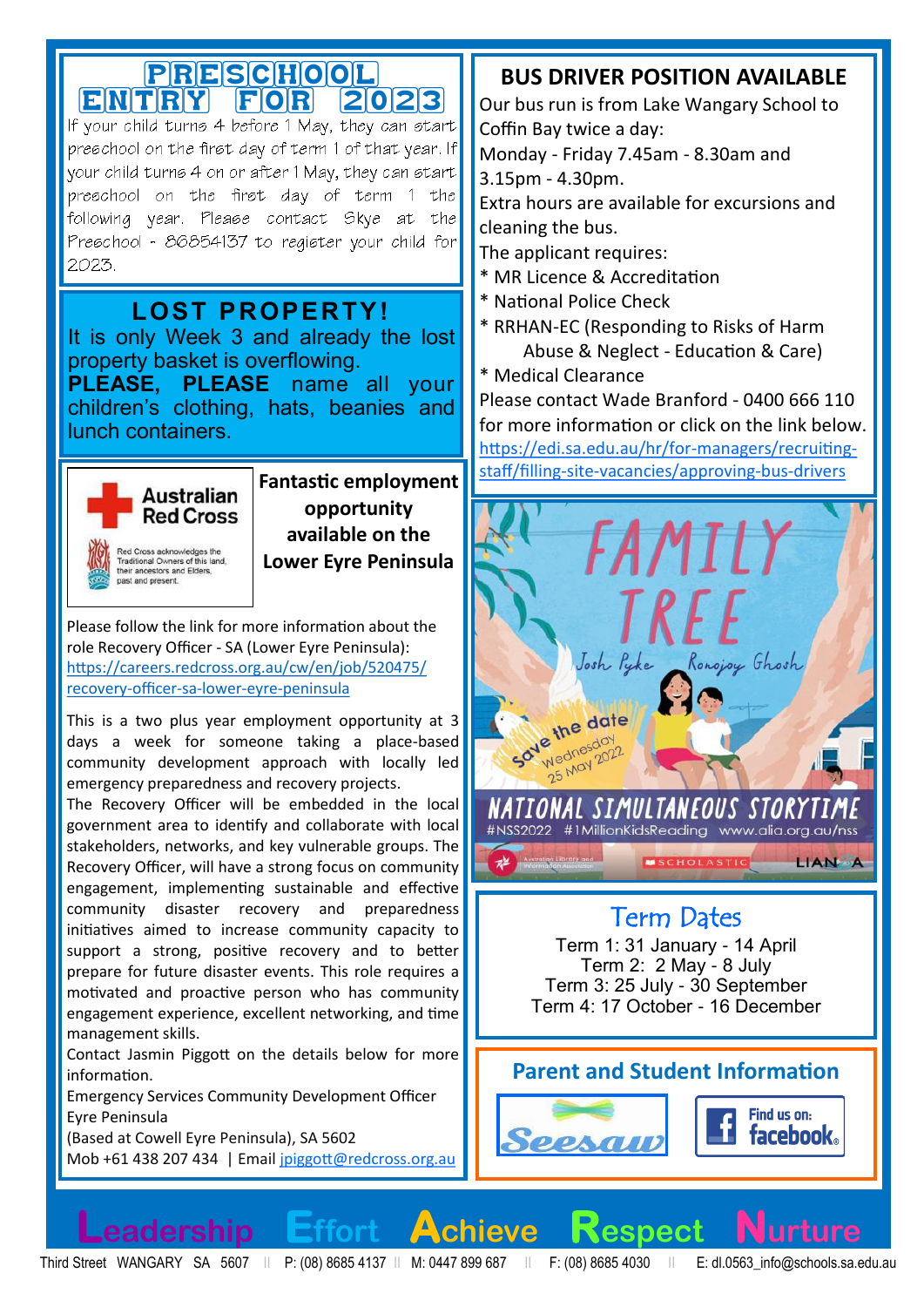### **NATIONAL FAMILIES WEEK**

**Fun & Creative Outdoor Family Event** 

no entries

on the day

### **Saturday, May 21**

at Port Lincoln Foreshore from 11:00am - 01:00pm **Bring your own tools** 

### **Activities:**

- · Sandcastle Comp
- · Face Painting
- RFDS Donut Van
- · Prizes to be won
- · And lots more fun activities for everyone

**Must Pre-Register** 

> For more information & register your team: Call 0409 300 531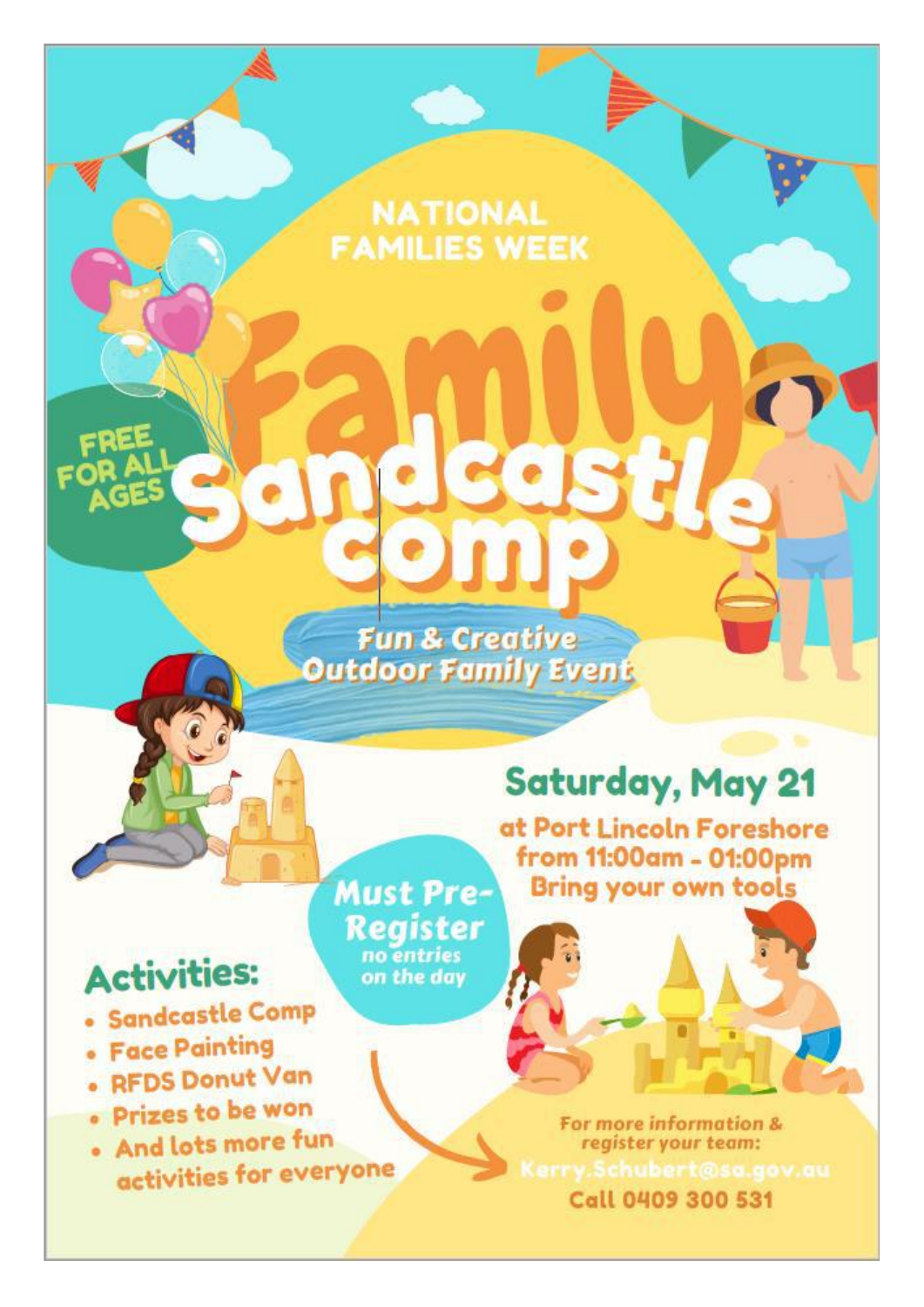### **FRFF WORKSHOP MY CHILD & AUTISM**

A free interactive workshop for parents and family members of children (0-6 years) on the autism spectrum or those who have concerns about their child.



Wednesday 22nd June 10am - 2.30pm, Port Lincoln

#### **REGISTER ONLINE AT:**

Port Lincoln: https://autismsa.org.au/events/my-child-and-autism-4/ Cleve: https://autismsa.org.au/events/my-child-and-autism-3/

#### This workshop will help you:

- . Understand what autism is, and what it means for your child and your family
- . Develop practical strategies that can make a difference to your child's development
- . Understand early intervention services and supports for your family.

Early Days workshops are held in small groups and give families opportunities to share ideas with each other. They are run by highly skilled and experienced early childhood professionals.

#### For more information:

Locations for both Cleve and Pt Lincoln TBA

w. www.earlydays.com.au f. /EarlyDaysWorkshopsAU



promoting development of young children on the autism spectrum.



Early Days is funded by the Australian Government Department of Social Services.